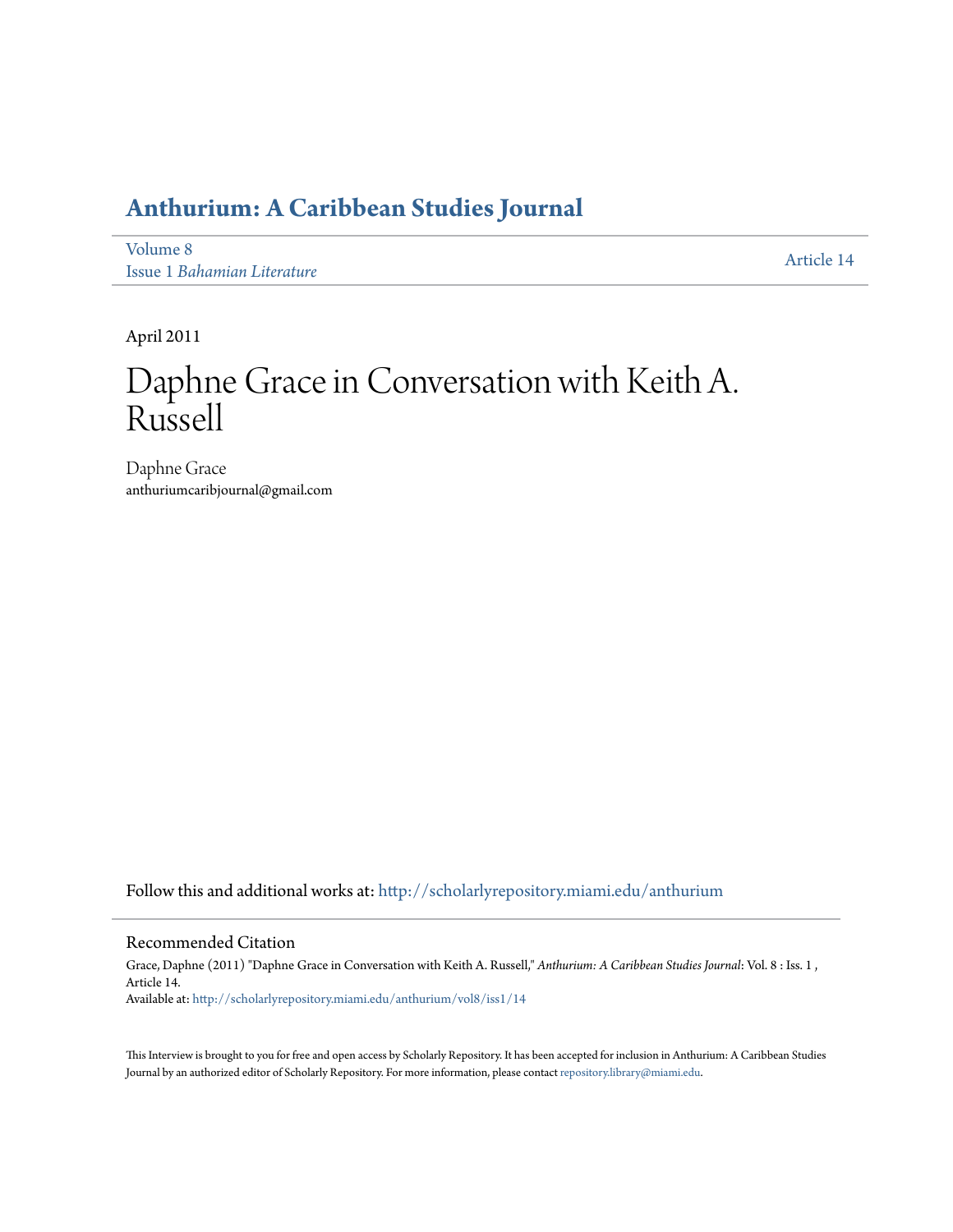# Daphne Grace in Conversation with Keith A. Russell Freeport, Grand Bahama 27 August 2008

DG: You have written several short stories and three published novels that are full of social realism, brutality, violence, and the harsh realities of life. Is that a sense of anger coming out?

KR: Well, I think you are certainly correct that there is brutality in the novels and a great amount of social realism, there's no question about it. Whether or not the anger is something in the author himself, I'm not sure; maybe it's unconscious if it's coming across. But I'm sure the language and the tone sometimes could be interpreted as anger. It's more me trying to be very forceful and clear about some of the situations of life and those we encounter. Even if I think I'm writing a love story, love doesn't happen in a vacuum, sometimes love situations can be brutal. So I guess anger is something that comes out of that type of brutality.

DG: I'd like to come back to your ideas about love later. But based on what you have just said, do you see yourself as part of the tradition of social protest in the works of Caribbean writers?

KR: There is a sense of that; although I see myself not so much as a writer engaged in social protest. Rather, I see myself as a writer engaged with social *accuracy*, and as a writer engaged with trying to provide an alternative vision of what the world could be like. If that is protest, then I am very much in the line of writers who are writing protest, as I am looking at our society from a particular angle and asking questions. How did we get here and how do we move from this place? Is this the best we can do? This is a slice of life, this is our experience. Can we do better?

DG: There is definitely a great sense of Bahamian history—both national and local—in all your novels and what I would call a bitter nostalgia for the past: a sense of pride and loss, as well as horror. There are references, for example, to the logging industry on Grand Bahama, and to men going away on the contract to Florida. In *J.D. Sinclair* we have the evocative image of the wife obsessively looking down the road for her husband returning (which of course he never does) and in *Hezekiah's Independence* you make the situation even clearer by calling the contract "a prison", like latter-day slavery. Especially in this latest novel, you portray three or four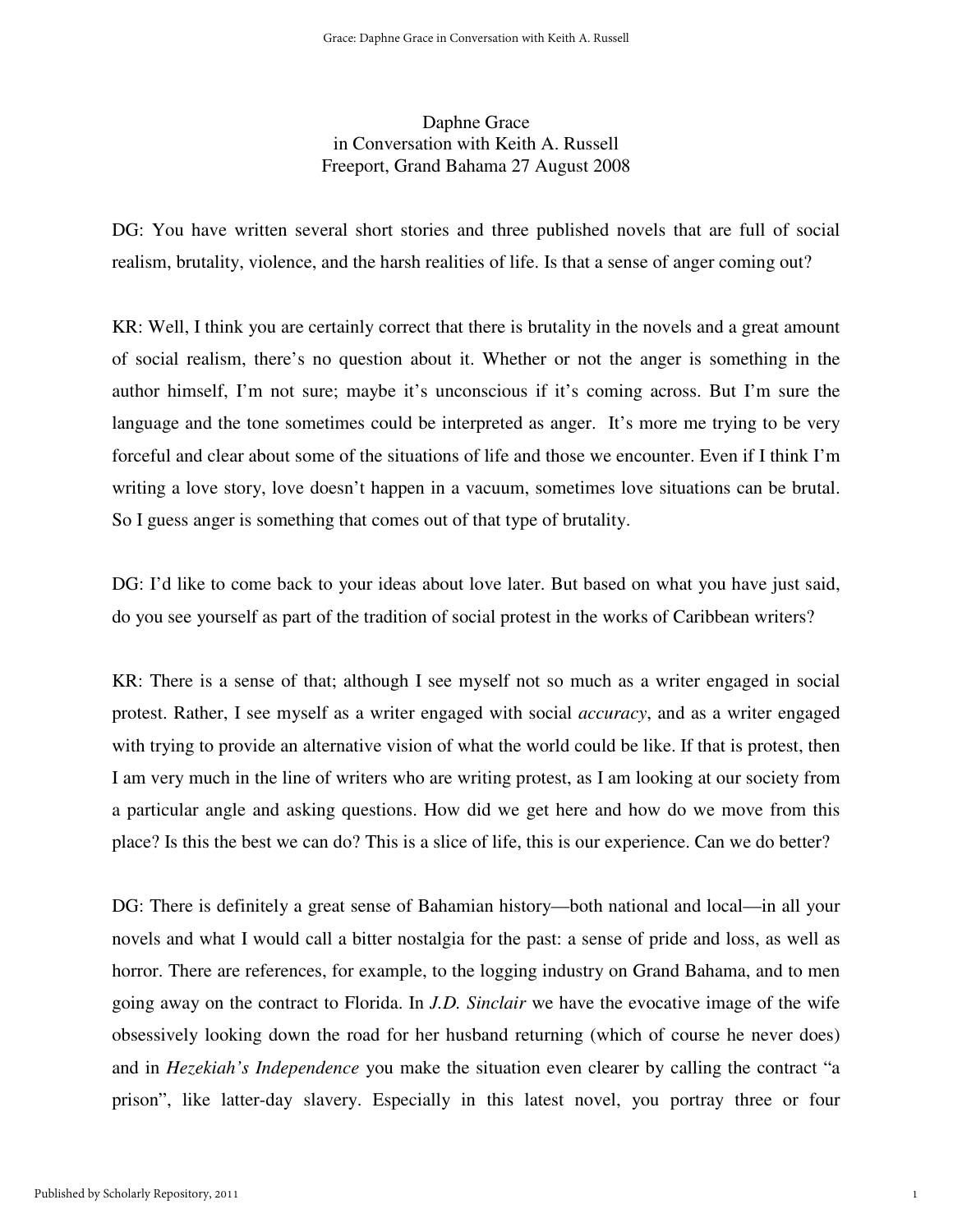generations of Bahamian men, and the novel's opening sentence, "Sponging died", sets it firmly within this framework of concern of how socio-historical events continue to impact, if not to haunt life. Why is this history so important to you?

KR: I think our history is always with us, and it's important that the younger generations don't forget the often perilous or difficult journey the older folks have taken. In my novel *Hezekiah's Independence,* the younger man learns more of the truth about his father, grandfather and greatgrandfather, a runaway slave—and only then he can understand himself.

DG: In your earlier novels, in *J.D. Sinclair* especially, much of the tension and many of the problems arise from the colonial past and the lingering aftermath of colonization. Do you see yourself also as a postcolonial writer in terms of dealing with this past?

KR: In a sense. Postcolonialism is an interesting term, especially for those of us who live in these colonial aftermaths, so to speak. Whether or not postcolonialism is a reality is another matter, and I don't know how we get beyond the colonial idea. Especially for us living in The Bahamas, and our relationship with Britain, it is to extricate ourselves from that to say that we are '*post*-colonial' in any sense. The British are no longer here ruling on land, but our encounter with them is deeply engrained and we are also British. We are British and Bahamians and also Africans, however that hybrid comes together. So we cannot extricate ourselves from being British and become postcolonial, because it is engrained in our psyche that we are also British and that encounter with the British has sometimes been harsh.

DG: And how does that inform or impact your novels?

KR: To date in my novels, I have been writing more or less about the harsh encounter and the aftermath of that, but the encounter has not always been harsh. Even in my moments when I am quite clear in depicting the harshness of the encounter, I hope that there is no bitterness in that regard. It is just a matter of: this is who we are, we have encountered the British and this is how it has affected us, and this is what it has done to our abilities, and so on. But beyond that, how do we accept our British selves? How do we recognize both the good and the bad, but yet move on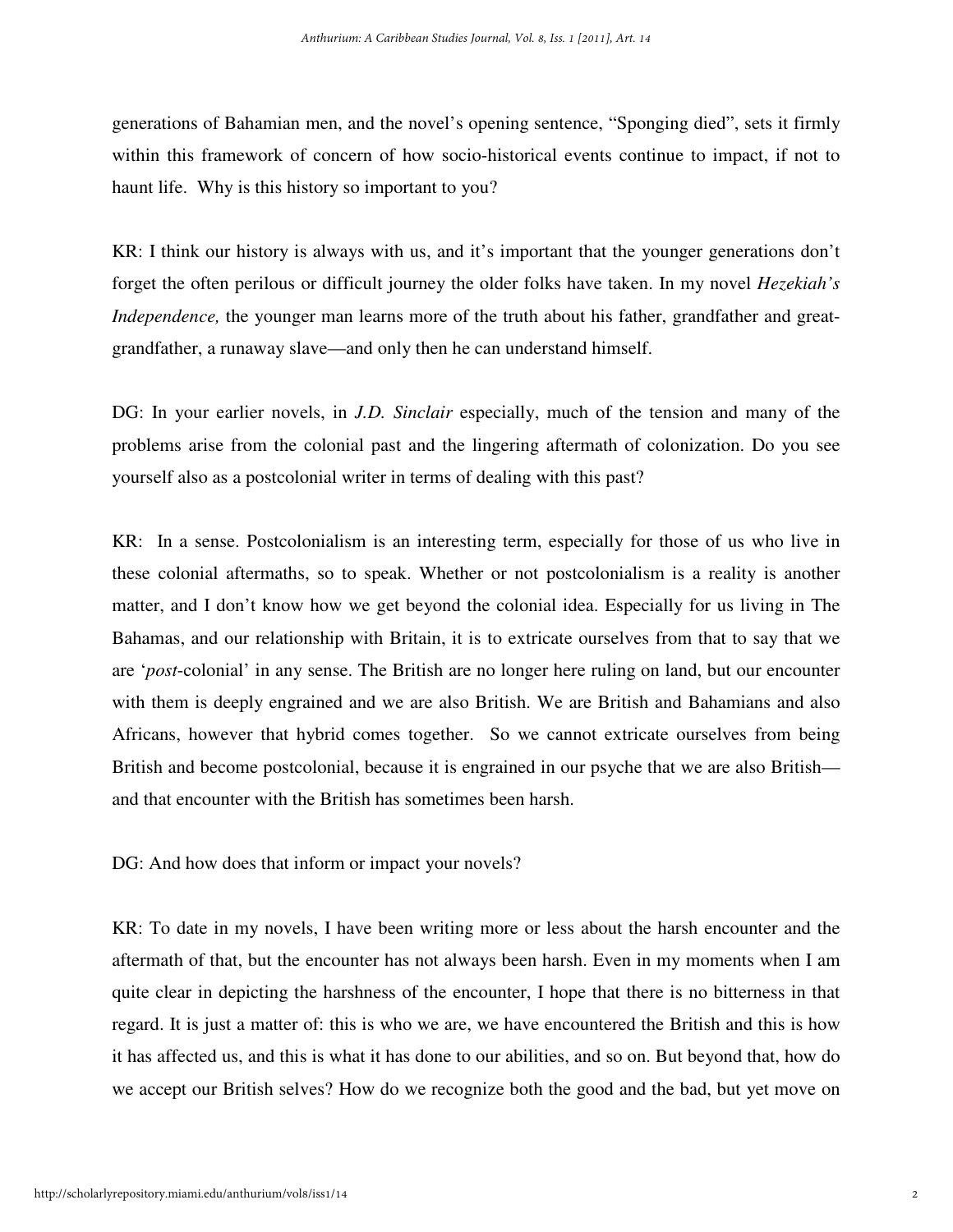from that without having to dismantle our British identity, but also carry that with us in a positive way and appreciate the good encounter of it?

DG: You mention hybridity and the concept of asking are we British, are we African, or some hybrid mix. In *Hezekiah's Independence* (where both the father and the son are given the same name) the younger of the Hezekiah's is half white, and is called a 'pale nigger' at one point. Is it intentional that the protagonist of the novel is a result of the colonial encounter?

KR: Yes, very much so.

DG: And in this case, that encounter has disastrous consequences for the white woman, his mother.

KR: I think they are a forward looking couple, in that they are able to rise above that whole conflict between the British and African Bahamians, and the distinction of "are we British, are we African?" – and find love. And even that is fraught with all sorts of dangers, because even though they have moved on, their society hasn't moved on yet. The society isn't ready to see this as something legitimate that ought to happen in the world. So the whole concept of colour that happens in our society, that long spectrum of colours we have, is beyond that black/white issue, because in the long journey of our encounter with Britain we have produced individuals of all shades of skin. So how do we determine who is black and who is white in this mix? Really? In our society, very often the more pale your skin the more privileges you have, so how do we reconcile this problem? How do we deal with the long spectrum of colour that has come out of this union, this encounter, of the Europeans and the Africans? And that mix is the exploration that is going on here. So I think the younger of the Hezekiah's is wrestling with the notion of 'how and where do I fit in?'

DG: And for many people, this is really one of the key questions of the new millennium.

KR: In America there is the long tradition of the tragic mulatto, this individual who doesn't fit in anywhere. She doesn't fit in with the traditionally white folks, or the traditionally black folks.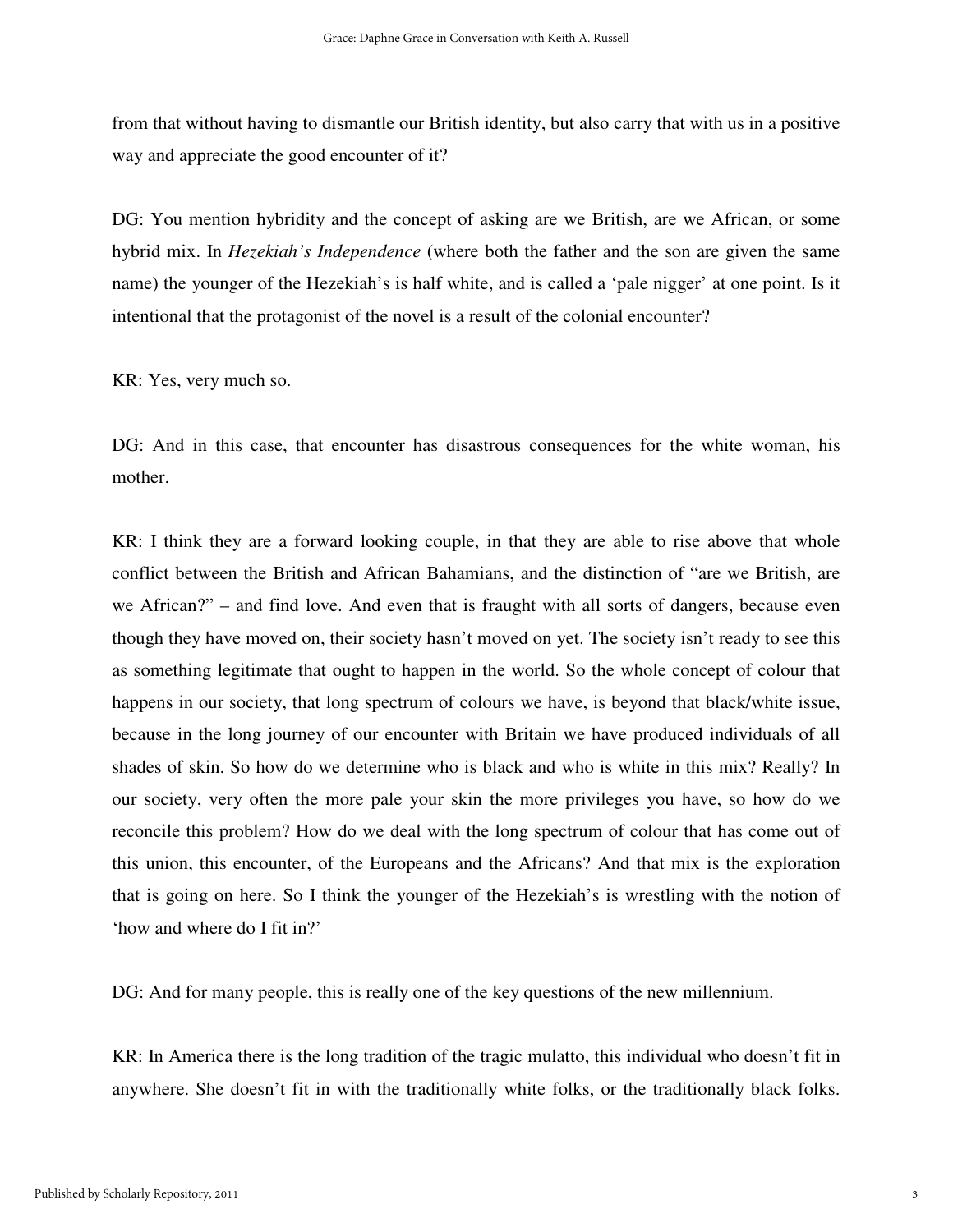Here is a lost individual sitting in limbo someplace trying to find her identity; and finding out that identity involves not only working out how do I accept my black self, but how do I accept my white self also. This is part of Hezekiah's dilemma: how do I come to a sense of myself? By endorsing, legitimizing, accepting all of who I am, both my father's side and my mother's side. So how do we as Bahamians come to a place where we accept both our African heritage and our European heritage? How do we put that all together and find a whole sense of self?

DG: I think that's true of anyone who is not just racially mixed but culturally mixed in any way, as the whole concept of identity and belongingness takes on a new dimension. Also, with the massive migrancy today, it's also the situation that dislocated or diasporic peoples feel they no longer have a place in either world: they don't fit in anymore in the homeland and they don't feel at home in the new place either. It's a sense of what's been called living in "nowhere-ville". So I think it's larger than just a color question.

# KR: That's right.

DG: Also I was thinking as you were talking of your whole stance on the legacy of British education in your novels. In *J.D. Sinclair* there is a very forceful, very vivid episode where the young J.D. stands up in class and rejects the whole system of education, the totally irrelevant information they are receiving in the Bahamian school from their colonial English teachers. Whereas, most of Hezekiah's framework as our narrator is very much within the paradigm of the British education he received in England—his understanding and ultimate acceptance of his father is ultimately based on that experience—so again we have the dichotomy of that education that could be either negative or positive.

KR: Yes, very much so. In relation to *J.D.* and the episode you mention, just today I was reading an article by Geneva Rutherford in a recent newspaper, which says we still need to Bahamianise our school curriculum. Therefore the whole notion of the British part of our education system has always been there and there is no reason for us to disavow that, or to throw that out, because it does have relevancy. But even today we have never really got the other part of our own history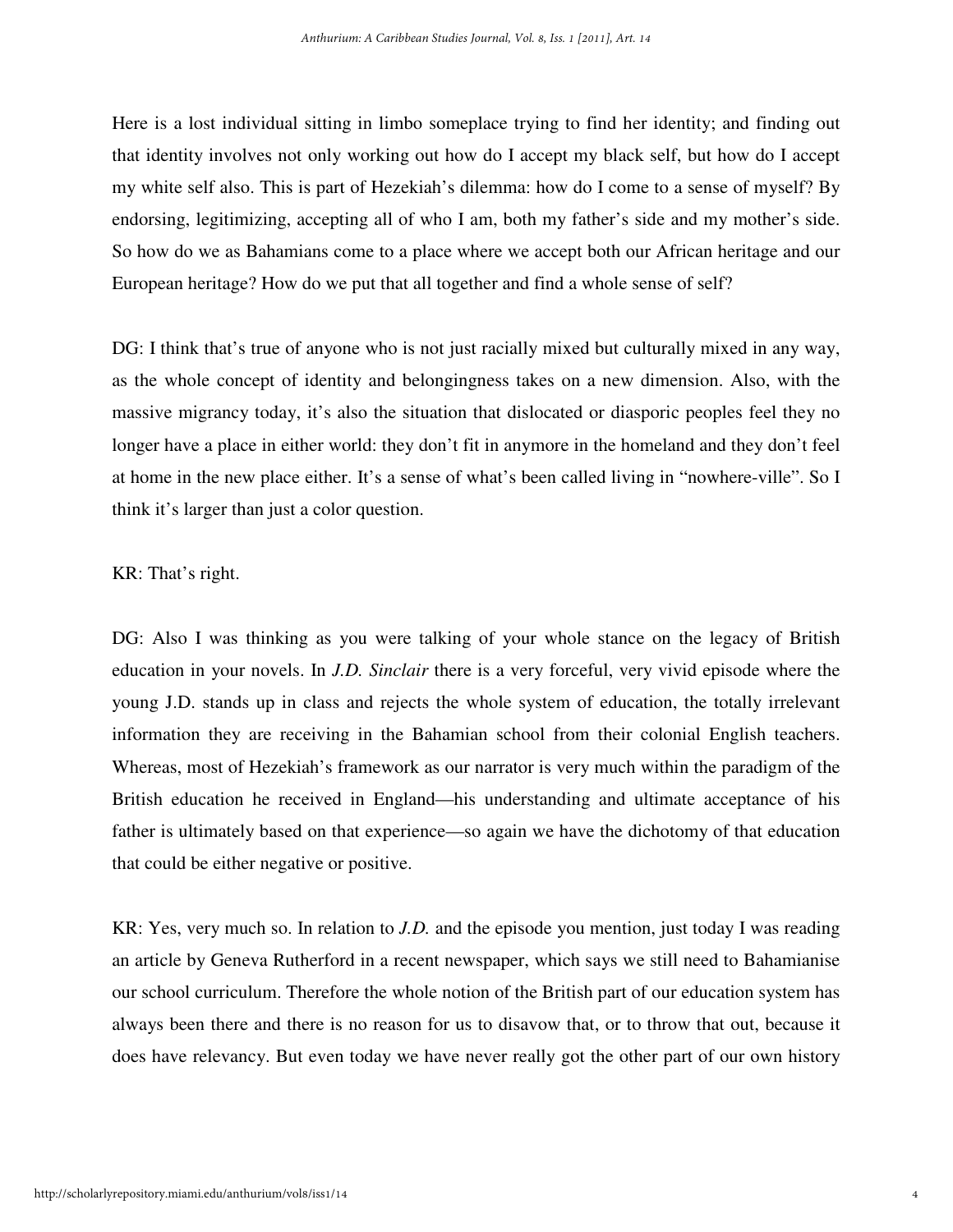fully into the curriculum, so we are still working on that. Again in education, it's a question of how do we embrace this hybrid situation, where we recognize the importance of both?

DG: Yes, and it needs to be a blend rather than a rejection, to avoid the danger of cultural myopia in either direction.

KR: J.D. asks, how is all this relevant to me. He says, you are teaching me all of this stuff without teaching me about this local place that I'm in, and to do one without the other is damaging to my well-being and to my future.

DG: That brings us onto another instance in your novel, *When Doves Cry*, where the boy (J.J.) confronts his psychiatrist with the question: how can you possibly know me or anything about me if you haven't been where I live, you haven't even visited where I come from. In this case, of course, he's talking of Eight Mile Rock.

KR: On Grand Bahama.

DG: There is a very strong sense of place in your novels. The specificity of locations seems strongly linked with the depiction and development of the characters. Why is this sense of place that permeates your novels so important to you?

KR: Before we can be anything to anyone else, we can't really connect with anyone else before we have a sense of ourselves, and *place* plays a very important role in who we are. The place, the smells, the people around us, the history, the foods we eat, the way in which we see the world: all these are determined by the sense of place and unless we know that first, we go into the world as strangers to ourselves, and therefore we really can't make connections to other individuals without that sense of place which informs that sense of self.

DG: And in terms of place, how far do you see yourself as being a writer who is trying to—or who *is*—putting The Bahamas on the literary map?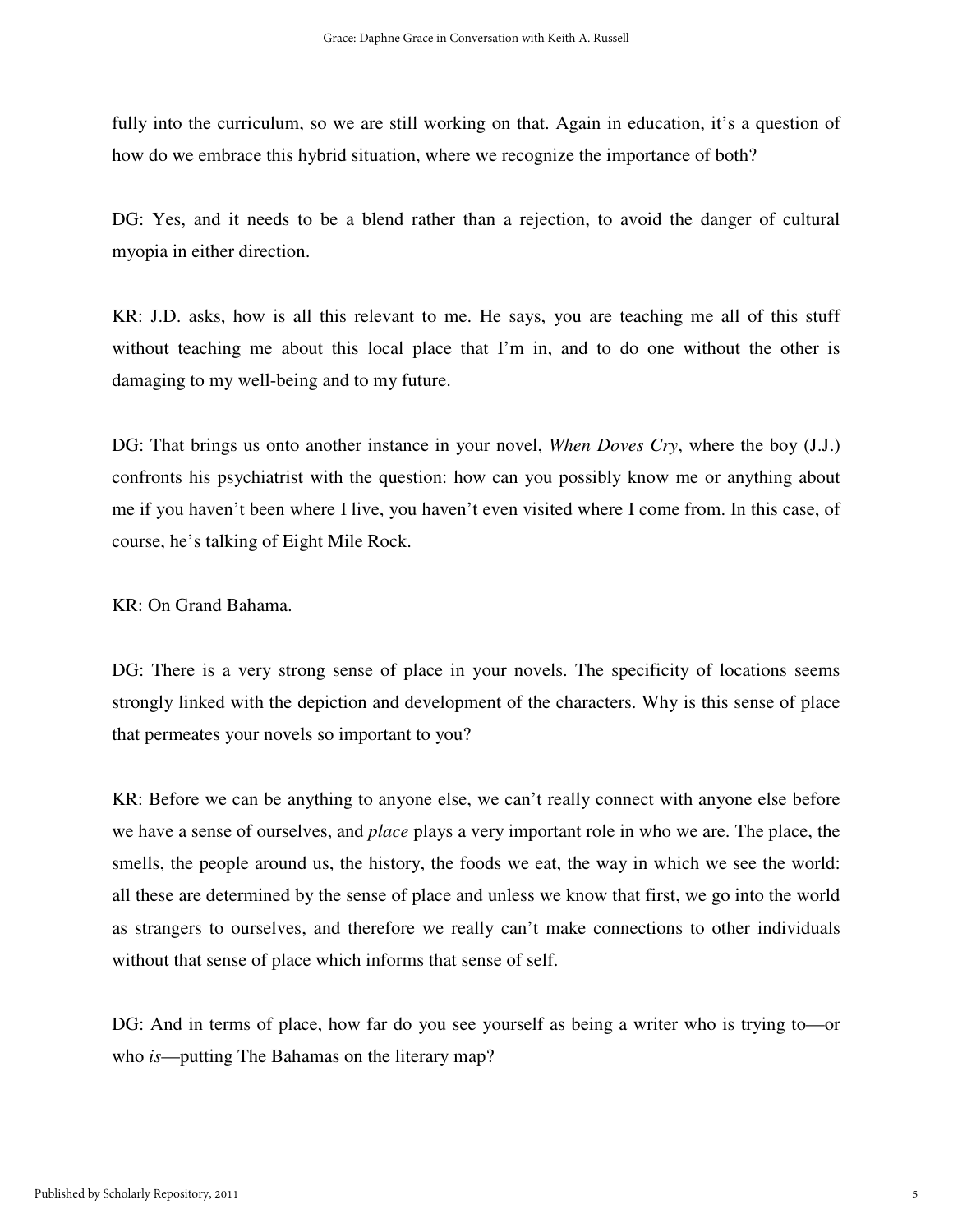KR: Well, The Bahamas is not very clearly on the literary map at all! I don't know how far I'm putting it on the map, but I will continue to write out of this space. The classic advise I have heard is that a writer writes what a writer knows, so I think I'm more effective as a writer when I'm trying to deal with this space out of which I'm operating. Just as writers such as Steinbeck, who always writes of one area of California, and Faulkner writes of the South, I think that for me as a writer I have a responsibility to write about this place because it's more than just characters or a nation, it's a way to make our mark in the world from a literary standpoint: to say here we are, and we have a particular perspective, and it comes out of this particular place. But how far we are along this journey, I don't know. I think we're not above the radar yet in terms of writing in The Bahamas; no one really knows we're here. The whole business of being one of the trailblazers, one of the first persons to write novels in The Bahamas—I feel very privileged because we don't have many people writing novels in The Bahamas and unfortunately I'm one of the few. But we have to break into the world market, because writing is one thing, but breaking into the world market is a whole different ball game.

DG: There's one aspect of your novels that they may be criticized for, and that is the minimal role of female characters, the marginalizing or even silencing of women. It's not exactly the disappearance of the female voice, but it does seem that all the main characters are male. Men definitely are—

KR: The main characters!

DG: Even though they may be strongly influenced by female characters, mothers, wives, girlfriends, or sisters, for example.

KR: But I think although they are influenced by the females, there are some strong women. I think that the grandmother in *J.D. Sinclair* is a very powerful character, and in a minor way his sister is a significant female character.

DG: But they all stay firmly on the periphery of the stories.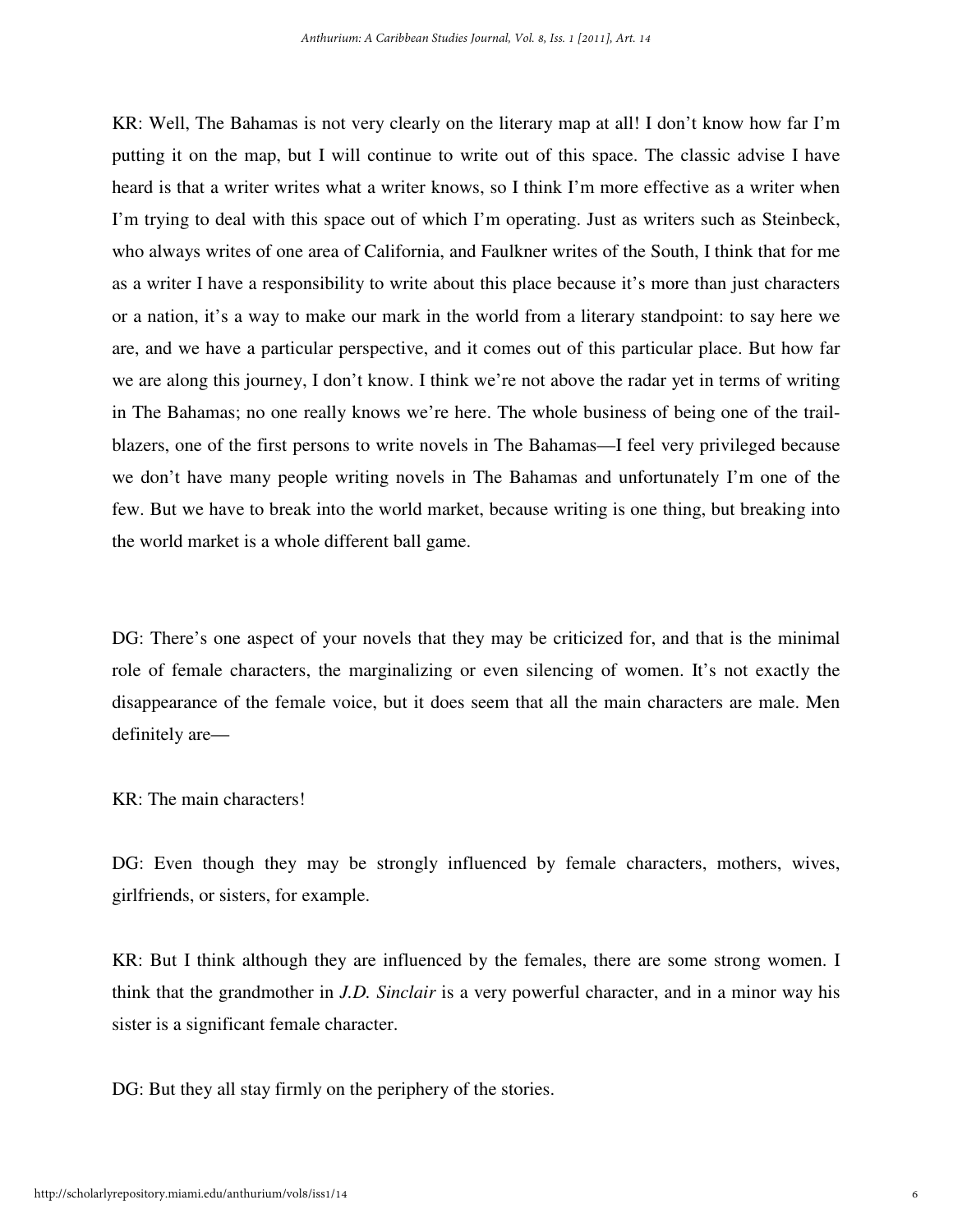KR: That's true. But I am working on that! In fact my upcoming novel has a female protagonist. The working title is *In Memory of Agnes*; at one time it was called *The Deflowering of Agnes,* but it's all about the main character, Agnes. The original idea was inspired through a comment when I was talking with Marjorie Brooks-Jones in Nassau and she asked whether there ever was going to be a novel with a female lead character. At the time, I didn't know if I was up to the task. Since then I have been toying with that idea, with a female lead character, and the sense of what it means for a female character to have experienced this or this. So that novel is forthcoming, and I hope I can capture the female consciousness in some way.

DG: So you don't feel that your novels have been written to counteract the "male" marginalization" of men in the Caribbean and in particular The Bahamas. Are you reacting to ideas such as those of Keith Nurse who writes in his article, "Masculinities in Transition: Gender and the Global Problematique," that men are constructed "either as victims of the women's movement or pathologized as underachievers and deviants" I wondered if you are writing in response to something like that. Your characters could be all seen as deviants, but not, perhaps underachievers!

KR: I don't think it was consciously that! In writing *J.D. Sinclair* I was really troubled about the fact we don't have any novels, and I think the thing I knew best at the time was the whole notion of being a young man in The Bahamas. I think I was influenced by Ralph Ellison's *Invisible Man*, and the whole notion of invisibility within a society, so I wrote about disappearing. I used that theme to talk about disappearing culture, disappearing self, disappearing place, and so on. So at the time I thought for me it was best to write that from the standpoint of a character I knew best, I did not feel equipped to explore beyond the periphery of my own consciousness.

DG: I know that the book has been taught now in many schools and at The College of The Bahamas in courses of 'children's literature'. Were you hoping to influence young people?

KR: In one sense It wanted to foreground the positive side of male consciousness; I wanted to influence other young males and say that there are young males who want to achieve, albeit that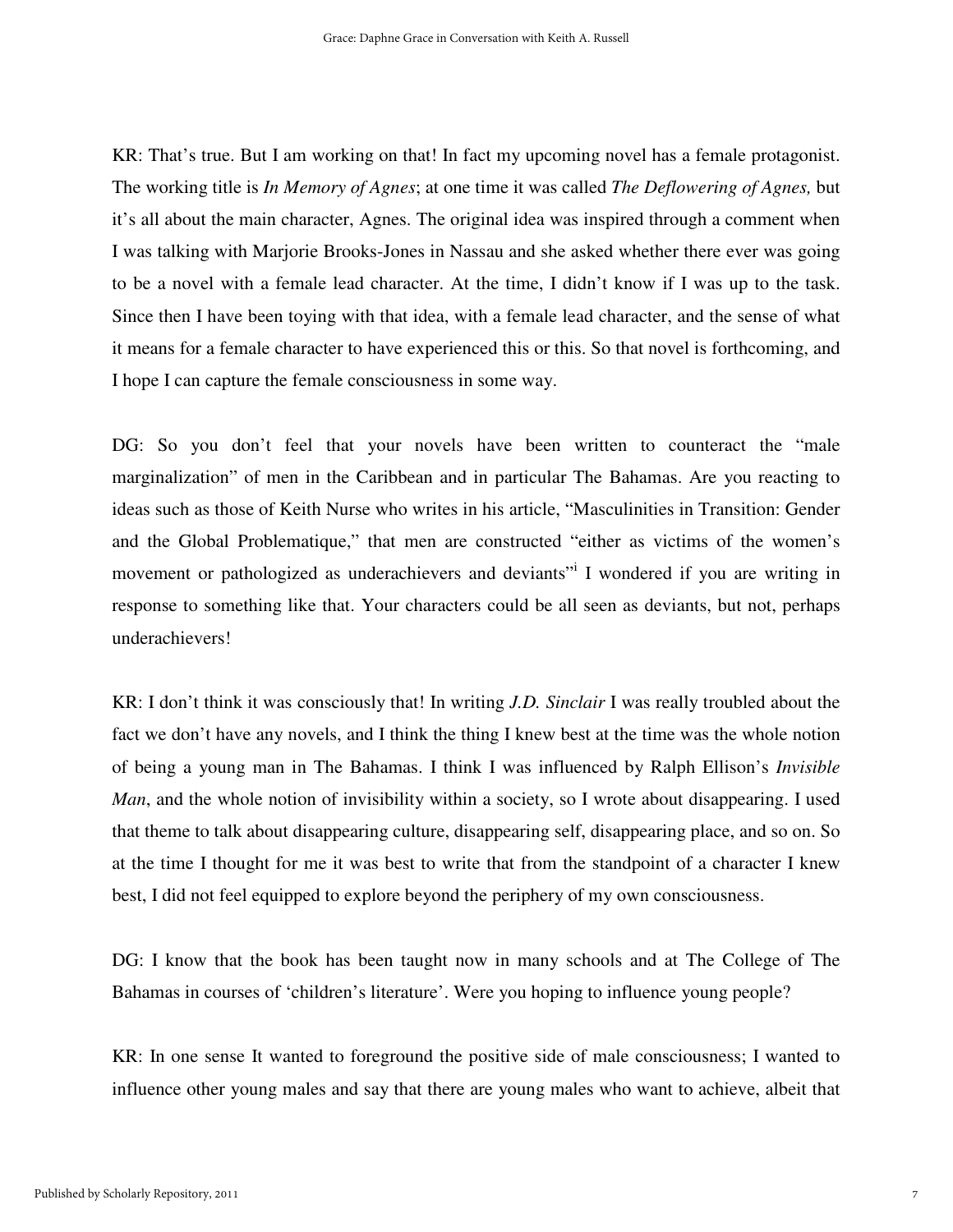there are times that life is going to catch up with them, and they are not always successful. The vicissitudes of life are going to get to them. I don't know that I was consciously trying to give another picture of men, but it's good that it's there.

DG: You have also previously spoken about the significance of the names of your characters, J.D. (whose names are based on the Biblical characters and represent two aspects of his character), J.J. (indicating his split Bahamian-Haitian identity) and you also have other characters – for example, the Voodoo priest Toussaint in *Doves,* a name that obviously has associations with the famous freedom fighter in Haiti.

KR: In that particular case I was dealing with the whole notion of religion in society and the way it is configured, so that in that novel he represents a protest against religion, Christianity and especially Catholicism—against the people who are so arrogant and believe there is no other kind of truth. It's writing to this Christian nation in the sense of saying, "Hey, the possibility is that there are some other truths out there." So if voodoo is seen as ridiculous, then in that sense why is Christianity not ridiculous? The voodoo priest Toussaint certainly conjures up a freedom fighter; he's a religious fighter for his freedom in a society where we have Christian imperialism.

DG: It seems relevant at this point to ask you how your work as a minister informs your novels, or do you keep the two hats of your roles very separate?

KR: That's an interesting question. You know, I think that in my writing of novels the tone is certainly far more belligerent towards religion. It goes to the other side, to the extent of showing how sometimes religious notions may be ridiculous. That belief may be important to a lot of people, it may be useful to guide people through their dark moments, to walk through this maze with some sense of certainty. But at the same time, we ought not to be so fanatical that we don't stand back and look at our religious beliefs from a critical standpoint. Based on what I know about life, those beliefs and that religion may have been a great idea 2000 years ago when it was produced in that particular society and in that milieu, but stepping back now and looking critically at it, it might not be something that I want to frame my life around, so I might have to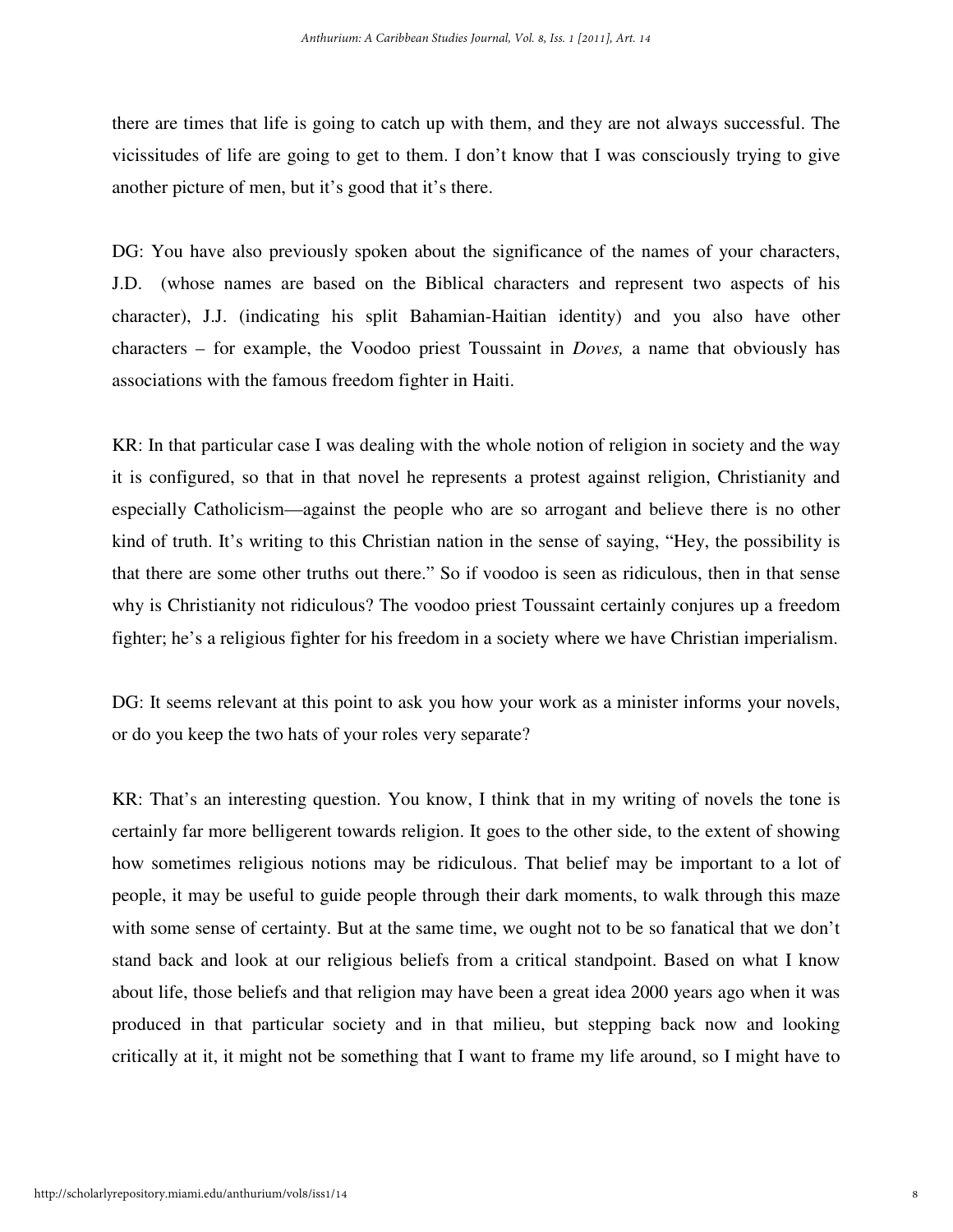disregard it. So my position in novel writing is far more antagonistic towards religion. You don't see much of the minister in there!

DG: What you say reminds me of the wonderful episode at the end of *JD Sinclair*, where he is literally and metaphorically turning his back on paradise, and opting for a third reality which is undefined and uncertain. And it's definitely a choice. He rejects heaven and hell, and says: let's see what else there is.

KR: I appreciate your reading, because not a whole lot of folks pick that up, unfortunately! That's very true; he's turning his back on paradise. He says, I'm going to go into the dark unknown and whatever comes along, I'm going to fight this. So, my stance in my writing has mainly been called anti-religious.

DG: That brings us back to talk about your attitude to violence. As we've said, there is a lot of violence of different sorts in your novels. It's mainly physical, although there is emotional violence and social violence—as we've already spoken about in terms of the post-colonial. But what about the individual violence? My reading of *J.D.* and also *Doves Cry* sees the violence as always being an informed choice. When J.J. resorts to violence in *Doves*, it is a choice; it's premeditated and planned. Even though it goes badly wrong.

## KR: Yes.

DG: They are not so much random acts of violence; it's a moral choice, an ethical decision. So again, in some of these predicaments, is there really no alternative to violence? Moreover, the religious characters never win out, they are never able to persuade the characters to do otherwise, and not to be violent. They fail—totally—for example in *When Doves Cry.* Individuals fail and the Christian society as a whole fails. Again in *Hezekiah*, we have the definitive act of patricide. And this is presented as morally ambivalent, as he is our hero, he is not brought to account for having done this crime, and yet it is the supreme violation against the first commandment—Thou shalt not kill. It's the ultimate sin.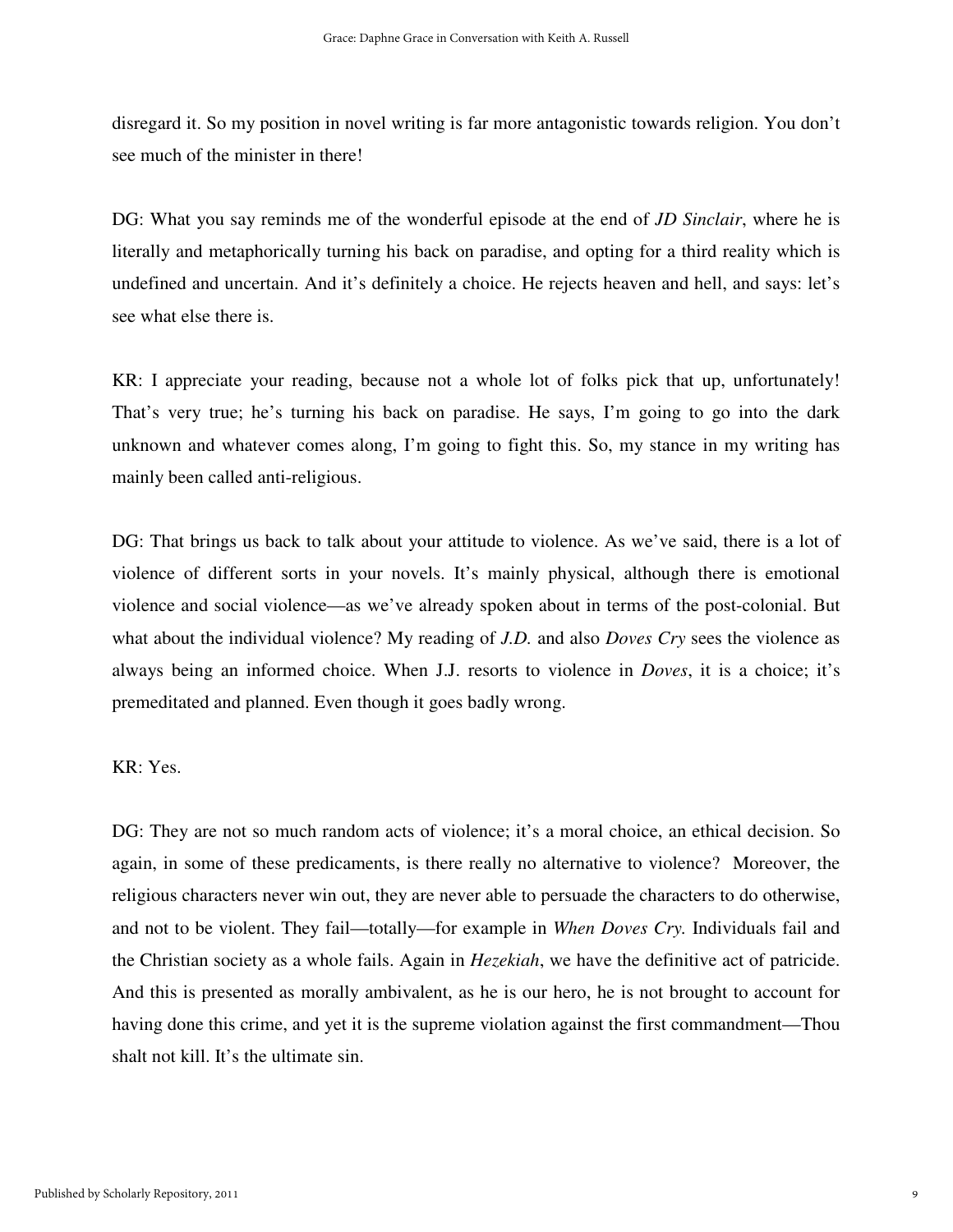KR: A lot of my religious background comes into my writing. In my novels, a lot of my characters are wrestling with the idea of murder. What does it mean to commit a murder, and who defines what murder is? For instance, in the commandment it says, 'Thou shalt not kill'. Period. What does that mean? In the context, for example, of a book where God tells Saul to go down into the Amalekites to go in and kill everything he can find, all the women and children and everything, and then he comes back with some things; he was rejected because he didn't kill everything. So the notion of what murder is sometimes is in the interpretation of the privileged, the interpretation of someone outside the situation who is not going through the emotional trauma. As Hezekiah says at the end of the book: courage is not determined when one makes a decision when everything is wonderful or is going well, it is in those horrendous situations where there is moral ambiguity, when you are not sure what you are going to do, when these acts become courageous. So for me, even where my characters are forced by circumstances to commit murder, seemingly for them it is the only alternative. It is the only thing that will get them attention.

DG: That is almost a frightening concept. Could you give us an example?

KR: In *Doves*, for example, when his brother is trying to persuade him just to burn up his victim, Mr. Fowler…but no, that won't do, he wants something that will capture people's attention, the rapid firing of the gun. So in that sense it's wrestling with defining words, "what does it mean to kill?" Whose hand is that in, who determines how that is defined?

DG: I know a lot of students find the ending of *Doves* very difficult to take. Of course many people reading a novel want a happy ending.

KR: Of course.

DG: Whereas in fact *none* of your novels have a happy ending.

KR: No!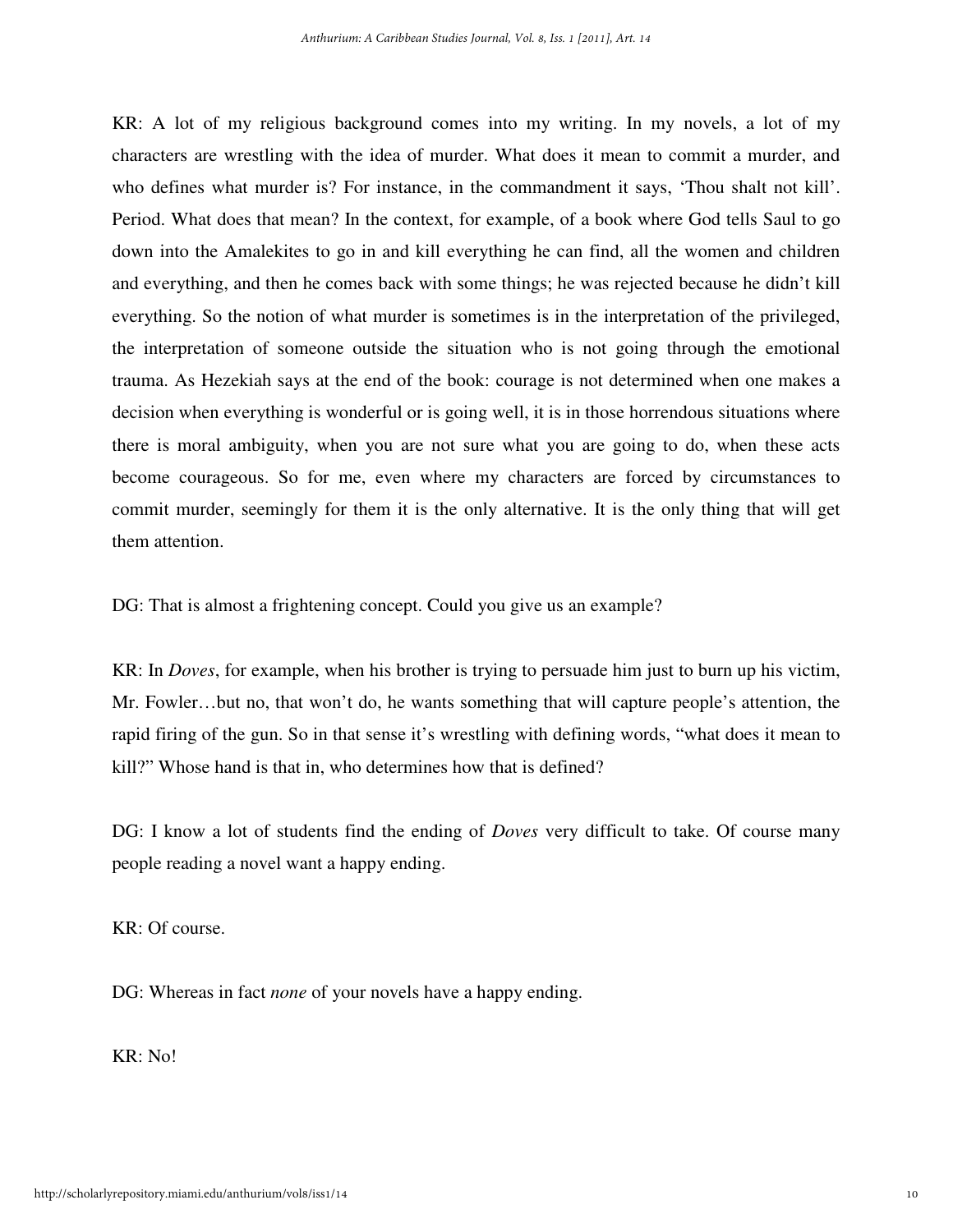DG: Although I suppose *Hezekiah* has a kind of happy ending: peace.

KR: Well, I guess I come into the Theatre of the Absurd in that regard. At one point someone asked Harold Pinter, how come your plays don't have any happy endings? And he answered, "Life doesn't have any happy endings."

DG: You probably remember that someone accused Thomas Hardy of always being so gloomy, and they asked why his novels were all so pessimistic. His reply was that his stories were not pessimistic, they were amelioristic: life could only get better.

KR: It's far more important to think in terms of the journey you are making in life. That seems to me to be more significant than how we end life, whether or not it's ending in a pessimistic way. We spend all our time wondering about how we will end life and so miss the opportunity of enjoying the journey along the way. It's more important to think of the type of decisions we make, and if they bring us peace and happiness. How we end up: very often that can be beyond our control.

DG: That really brings us back to your latest novel, *Hezekiah's Independence*, in which we have two characters, both called Hezekiah. So whose independence are you talking about? The father, the son—or both?

KR: Yes, *both* in a number of ways. In many ways, Hezekiah the would-be poet is trying to follow his internal instincts and be a ridiculous thing: a poet in society. His father is more practical: "you can't eat by writing stuff, have a career that will make you some money, come with me into the farm." But in a sense they are all very independent. The independence of the youngest of the three men is that he must try to connect with his father and then determine how to forge his own future, how to become himself.

DG: Again, there is the idea prevalent in postcolonial theory of gaining freedom by reclaiming the past: you cannot move forward without knowing where you have been. That is obviously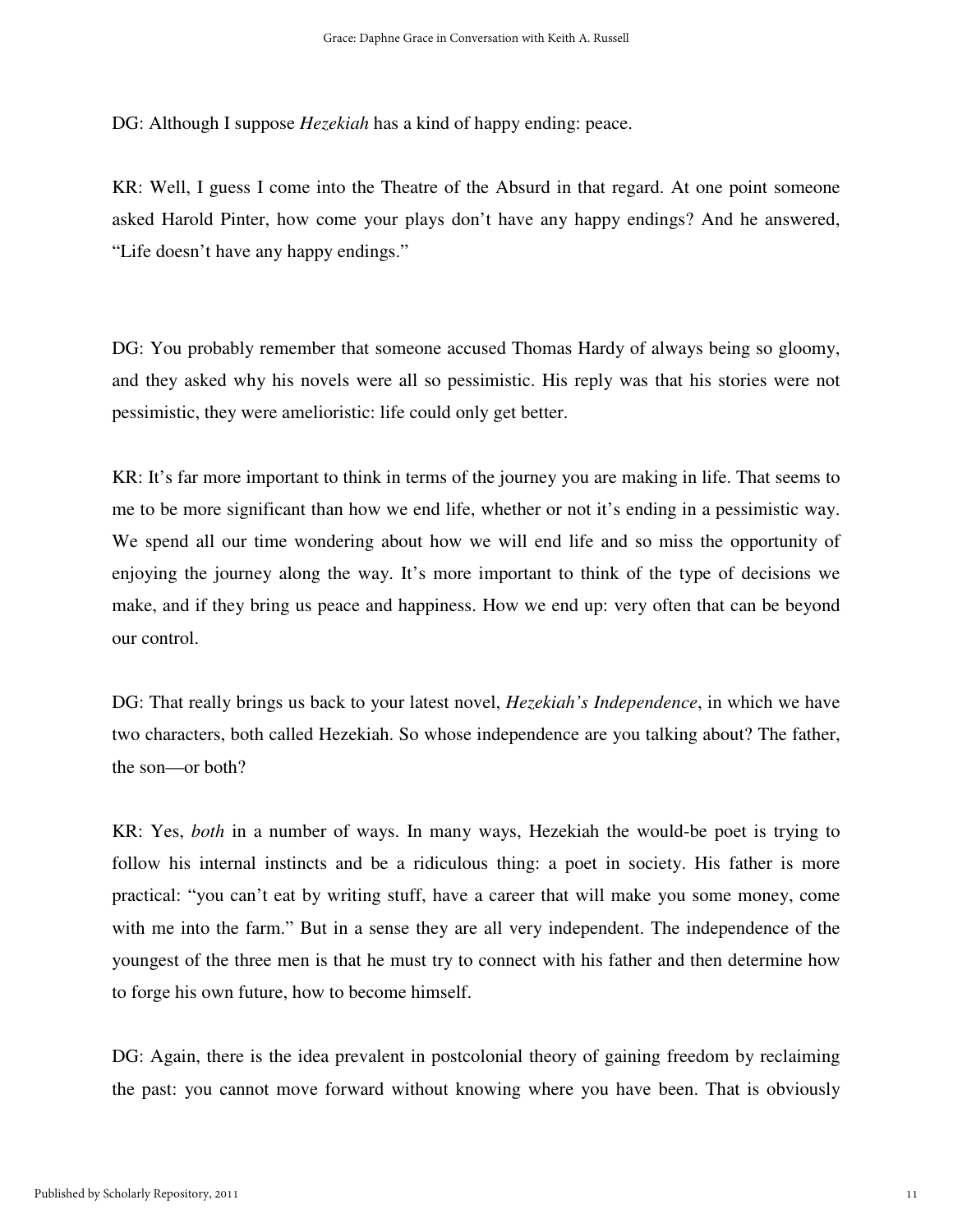there with the father and grandfather: once you know where you come from then you can heal the past and step forward.

KR: Yes.

DG: But you have also talked to me previously about *Hezekiah's Independence* as a love story. In that case: exactly where is the love? And what is your definition of love?

KR: It's a love story because at the heart of the novel in a number of ways is that yearning by Hezekiah, the would-be poet, for his dead wife. At the end of his life, he's missing her tremendously to the point where he is wandering off to the shrine he has made for her, even though she was not actually buried there. So it is that sense of love that is driving the novel, the notion that she was murdered because she was a white woman married to a black man in a place where this is anathema. So I think that is where the love is.

DG: That is quite a morbid kind of love. Not the way perhaps most readers would recognize it for what you say it is.

KR: And then there is the whole business of trying to find love. He feels he has been discarded by his father because his father does not care for him, whereas his father is in fact trying to save him because he loves him. The story concerns how as a grown man, he comes to recognize that his father loves him, and therefore releases the barriers he has. Then there is also the whole notion of Hezekiah, who has hated his father all his life, in the final moments before he strangles him, having this conversation in which he learns—if not to love him—at least to understand what his motivation has been.

DG: So what is coming next in your writing? Are there still various issues in Bahamian society that need mentioning? Problems and what you see as social issues or hypocrisies that could be made the subject of a novel?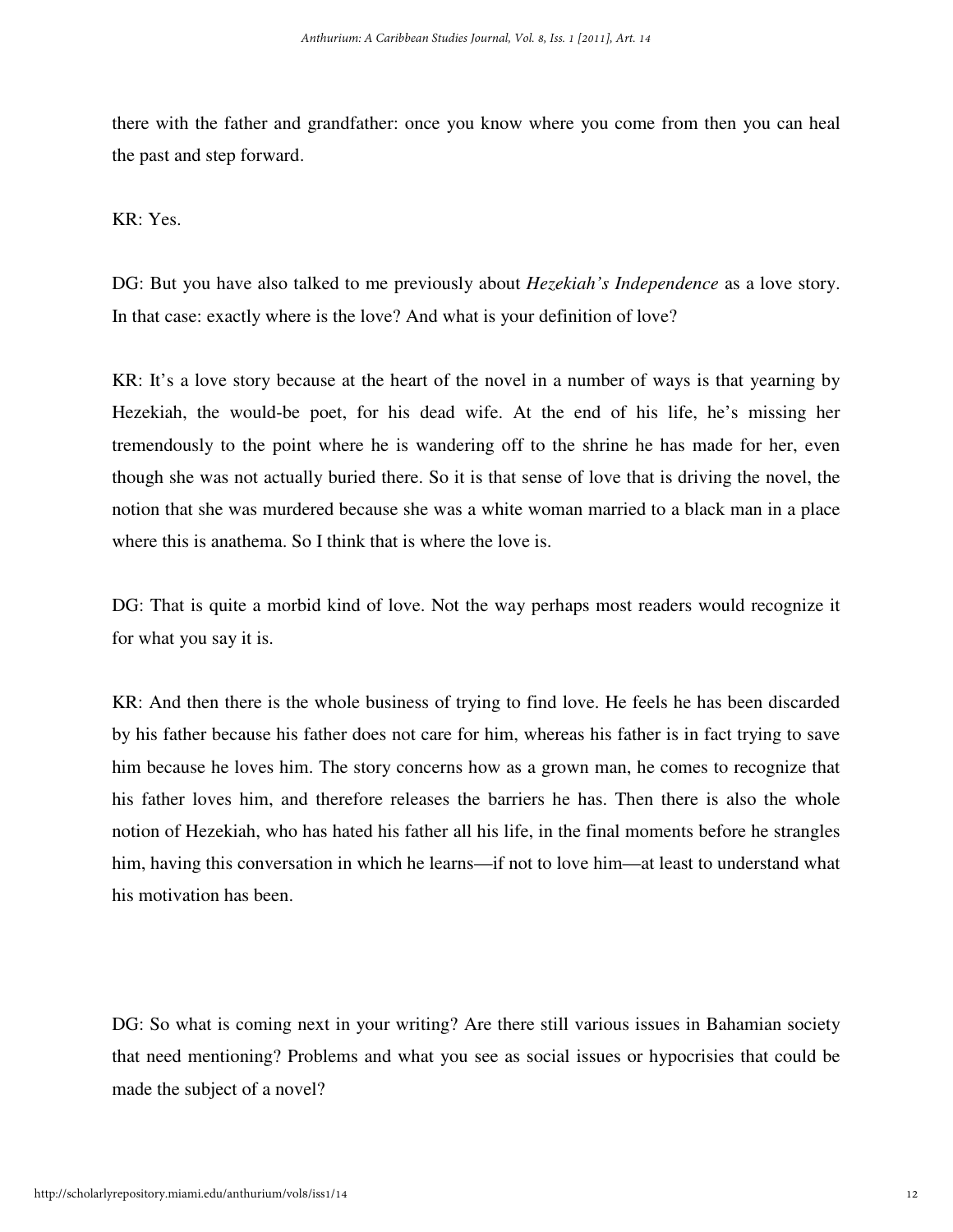KR: Oh yes! I'm dealing with some things in *Agnes*. But I hope I won't be alone too long. I hope some other writers are coming along to explore these things. We need some more novelists out there, and some more people writing short stories. Because it's very important, actually not only for the world but also for ourselves, to voice our journey. So yes, there are a lot of things. And I'm also thinking of writing a memoir, but that is always quite scary, having to expose oneself in print, although of course memoirs are also fiction to some extent.

DG: Is there any element of autobiography in your existing novels?

KR: The most autobiographical of the three is *Hezekiah.*

DG: Really?

KR: Yes, but only to the extent that when I came back from university my father was bed-ridden and I had to take care of him and all his daily needs. So during his final days, I was the one with him. The dedication of the book is to Alton: Alton was my father. The autobiographical part of the novel is the love that we shared. We had a very good relationship. In the novel, they say that most men don't know their father. This wrestling with the unknown part of a character is there. But the historical setting of the novel is quite different to that of my father.

DG: That's interesting! Because actually some of the most vivid parts of the novel are all those telling details of daily care of the bedridden father.

KR: But I don't set out to write any autobiographical novels in that sense. In *JD* and in *Doves* there may be some emotions that are the author's, but the whole tale itself is totally imaginary.

DG: Of course an important part of *Hezekiah* is the poetry written by the father that documents his emotional journey through time. Do you also see yourself as a poet? And how difficult was it to write the poems in the novel, which are written in the voice of the character as he matures through life events?